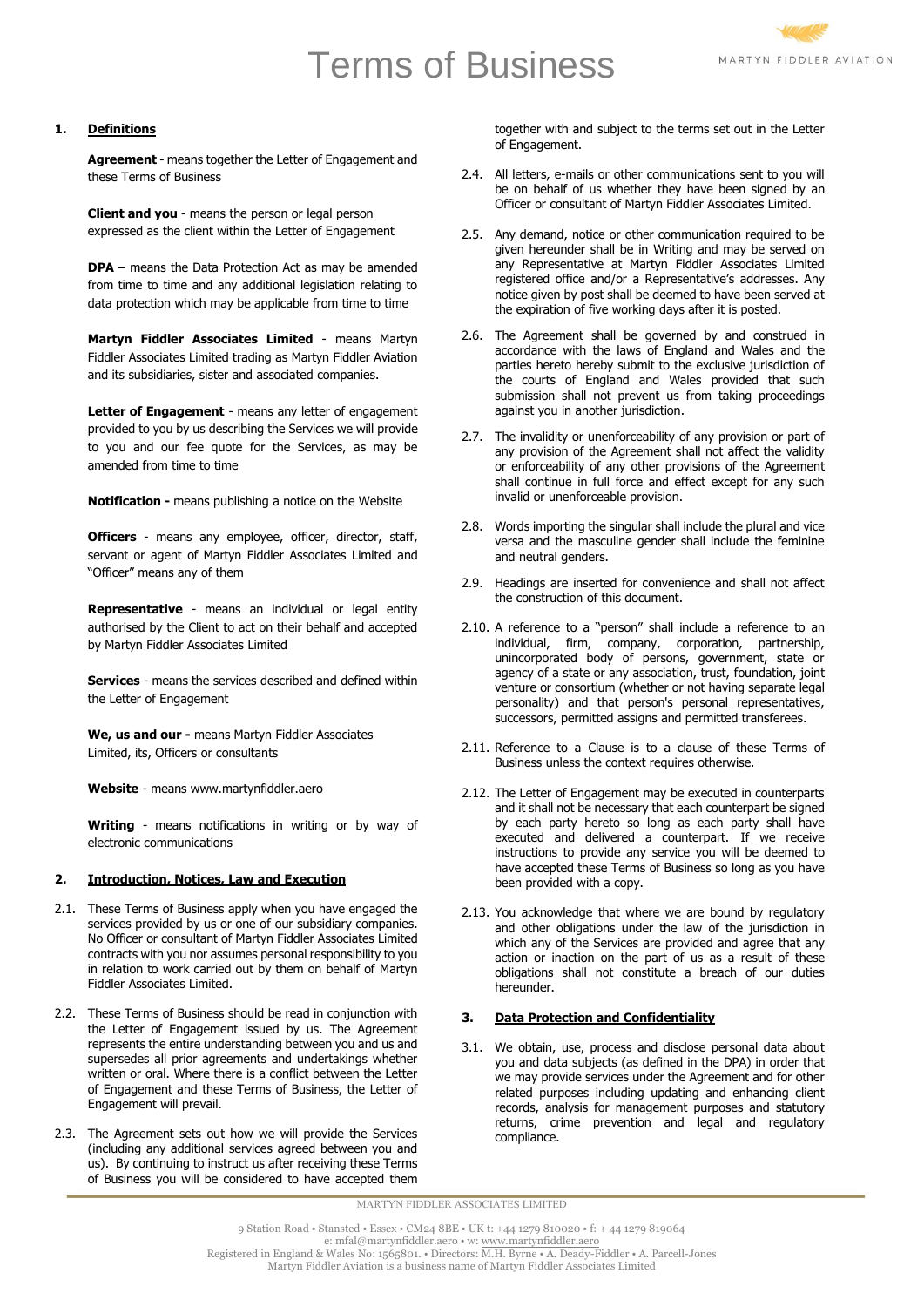- 3.2. We will maintain data protection privacy notices and these will provided to you as separate notifications. The notifications will detail how we process your personal data.
- 3.3. A data subject has a right of access, under data protection legislation, to the personal data that we hold about them. We confirm that when processing data, we will comply with the provisions of the DPA. For the purposes of the DPA, the Data Controller in relation to personal data supplied is Martyn Fiddler Associates Limited. To see a copy of their records, individuals should apply in Writing to the Data Protection Officer at our registered office.
- 3.4. Martyn Fiddler Associates Limited will maintain during and after termination of the Agreement records of the evidence of your identity and all other related records for a period of time as provided for in its own internal policies and under the laws of England and Wales.
- 3.5. Any information we receive regarding your business or affairs will be kept strictly confidential unless we are compelled by law to disclose it. On occasions it may be necessary for us to pass confidential information to external service providers for the purpose of carrying out its duties under the Agreement (including, but not limited to, bankers, lawyers, auditors or professional advisors). We will use reasonable endeavours to satisfy ourselves that any service providers concerned are able to ensure confidentiality of the information provided.
- 3.6. You accept and acknowledge our obligations to make filings with and disclosure to the Registrar of Companies or other governmental or regulatory agency in England and Wales or other governmental or regulatory agency in an applicable jurisdiction pursuant to the provisions of the laws of England and Wales and/or that applicable jurisdiction.
- 3.7. Save as aforesaid, we will not, unless compelled to do so by law, disclose information to any unauthorised third party.
- 3.8. Any report, agreement, information or advice we give to you during this engagement is given in confidence solely for the purpose of the engagement and is provided on condition that you undertake not to disclose the same, or any other confidential information made available to you by us without our prior written consent.
- 3.9. We shall not in any event be required or obliged to take any action which we consider to be unlawful or improper or which may cause us to incur any personal liability and you agree that we shall not be liable for refusing to take any such action.
- 3.10. Notwithstanding any provision hereof we shall be entitled and irrevocably authorised to open and read all and any correspondence, document, fax, email or other communication received by us in relation to the Agreement.

# **4. Client Acceptance**

- 4.1. You must supply all documentation and information that we request to allow us to meet our client take on procedures.
- 4.2. You agree to provide such information promptly when requested and to protect both you and us, any failure to provide this information when requested may lead to our inability to engage or to continue to engage in the provision of services and we may, by written notice, immediately suspend our obligations under, or terminate, our relationship with you.
- 4.3. We reserve the right to request additional documentation and information at any time and we may refuse any proposed or actual engagement with you. If we refuse, we will not be obliged to provide a reason.
- 4.4. With all engagements we must be provided with the name of the ultimate beneficial owner/s of whom the Client is representing where applicable.

# **5. Fees**

- 5.1 Except in circumstances where a fixed fee has been agreed and confirmed to you in Writing, our fees are based on a number of factors including the complexity and urgency of the engagement, the time taken to perform the work, the seniority of persons undertaking the work, the level of research and development which has been used in connection with the engagement and the specialised knowledge and responsibility involved.
- 5.2. From time to time we may consider it necessary to issue an interim invoice that will require an interim payment. An interim invoice will typically be issued as a result of additional work carried out.
- 5.3. Any reference to fees will be exclusive of VAT (unless otherwise stated) which will be charged at the appropriate rate on fees and expenses liable for VAT.
- 5.4. In giving us instructions under the Agreement you authorise us to incur any necessary expenses or disbursements on your behalf which you will be required to reimburse.
- 5.5. Any fees incurred by us under the Agreement shall be payable by you notwithstanding any reason for the nonperformance of the Services and/or the termination of the Agreement.

# **6. Payment of Fees**

- 6.1. Invoices are due for payment on receipt of our invoice. Payment shall be deemed to be made when the proceeds have been credited to our account.
- 6.2. Interest may be charged for overdue invoices on a day to day basis at a rate of 5% per annum above the Bank of England base rate. This interest applies from the day the invoice becomes overdue until the invoice is paid in full.
- 6.3. In the event that an account has not been paid we reserve the right to appoint a debt recovery agent to pursue the overdue invoice on our behalf. Any fees incurred in relation to the appointment thereof and the costs of recovery of the debt will be payable by you.
- 6.4. We reserve the right, where fees have been invoiced and payment is outstanding, to exercise a lien over any documents or assets belonging to you or any related person which may be in our possession or control (save for statutory documents). Any such lien will remain in effect until we are paid all outstanding fees under the terms of the Agreement.

# **7. Provision of Services**

7.1. In giving us instructions under the Agreement you hereby appoint us to provide the Services according to all terms and conditions set out in the Agreement.

MARTYN FIDDLER ASSOCIATES LIMITED

9 Station Road • Stansted • Essex • CM24 8BE • UK t: +44 1279 810020 • f: + 44 1279 819064 e: mfal@martynfiddler.aero • w: <u>[www.martynfiddler.aero](http://www.martynfiddler.aero/)</u><br>Registered in England & Wales No: 1565801. • Directors: M.H. Byrne • A. Deady-Fiddler • A. Parcell-Jones Martyn Fiddler Aviation is a business name of Martyn Fiddler Associates Limited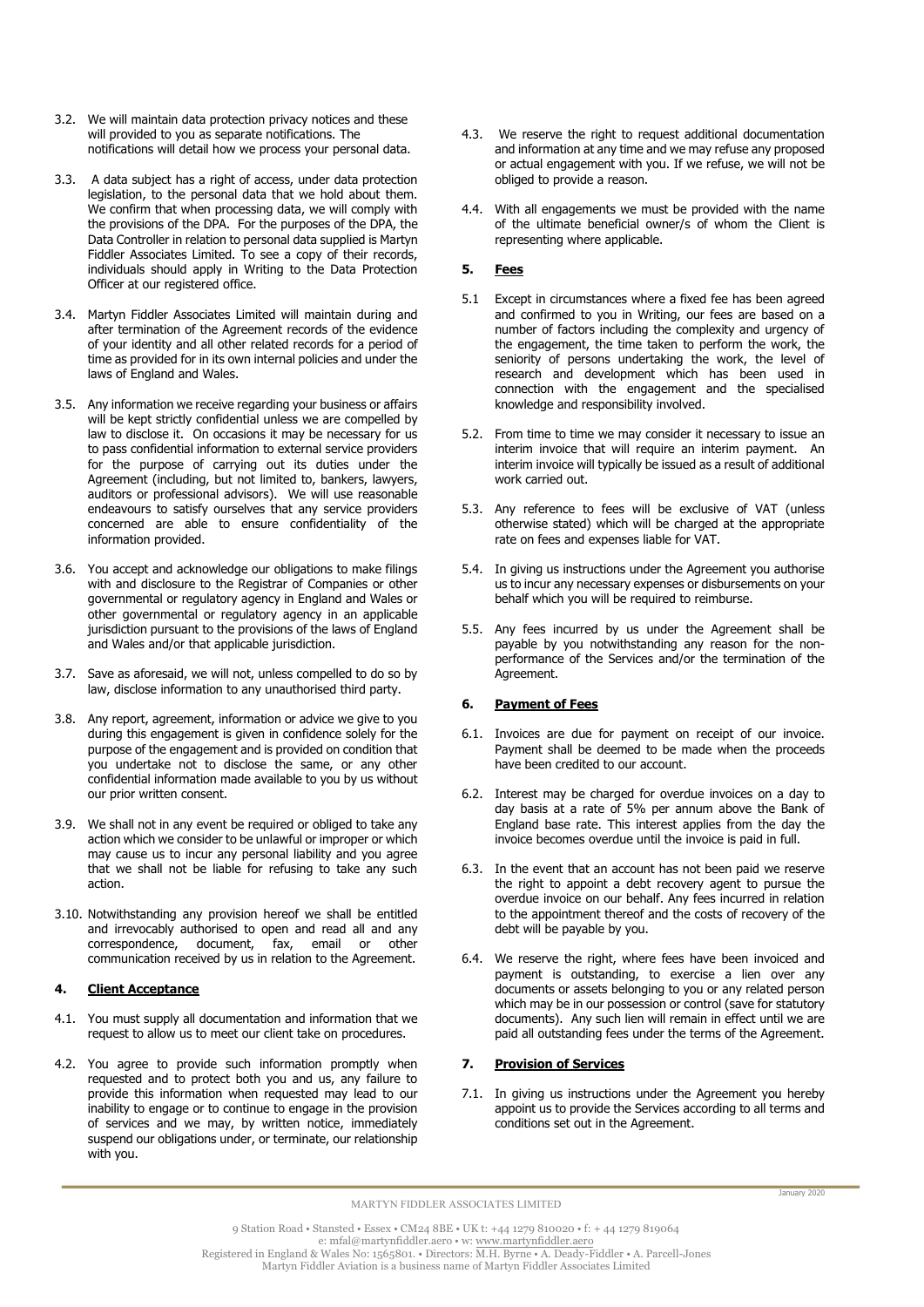- 7.2. When the Letter of Engagement is executed by you, we hereby agree to supply the Services to you according to the Agreement.
- 7.3. We are expressly authorised by you, in rendering the Services, to act on and rely upon the instructions or advice received by you, or any person we bona fide believe to be duly authorised by you, in all matters concerning the Agreement.
- 7.4. In the event of any conflict between the instructions and advice received by us, we may rely on such instructions as we, in our absolute discretion, consider to be in the best interests of the parties involved or we may decline to act. Such instructions or advice from you may be communicated orally or in Writing, and with or without authentication. We, however, shall be entitled to require written confirmatory instructions from you as a pre-condition of acting on such instructions and shall have no liability in relation to any delay caused thereby.
- 7.5. Notwithstanding the foregoing, we and our Officers may, at any time, do or refrain from doing any act if we shall, in our absolute discretion, consider it proper to do so in connection with our duties or the laws of any country having jurisdiction over the Services.
- 7.6. We are entitled to request professional advice or services in connection to the Agreement at any time when such advice or services may reasonably be required. The costs of the professional advice or services in this regard shall be borne by you or as otherwise agreed.
- 7.7. You undertake forthwith to inform us of any matters that might affect our ability and our willingness to provide, or continue to provide, any of the Services or any matter that is material to the management or affairs of the Agreement and the Services.
- 7.8. Nothing within the Agreement shall be deemed to constitute a partnership between us and you other than as expressly provided for and neither we nor any person affiliated with us shall, by virtue of the Agreement be liable to account to you for any profit which may accrue to us, or by virtue of, any transaction entered into between us or our affiliates.
- 7.9. We will not advise you to use the services or recommend a product of a third party who is an associate of ours without disclosing that relationship to you.
- 7.10. We reserve the right to cease offering or withdraw any form of service without prior notice, in such circumstances the Services conflict with regulation or internal policy.

# **8. Limit of Liability and Indemnification**

- 8.1. We shall not be liable to you or to any other person in respect of anything done or omitted to be done by us in carrying out our duties under the Agreement unless there is fraud, dishonesty, gross negligence, wilful default or material breach of the Agreement on the part of us.
- 8.2. In the absence of gross negligence, fraud, wilful default or material breach of the Agreement on the part of us, we will not incur any liability for any loss arising by reason of a failure of a communication to or from us (howsoever transmitted or dispatched) to reach its intended destination, or for any interference or interception made of any communication in transit, or if transmitted by unauthorised persons whether or not resulting from an act or omission on our part. Communications may be conducted by telephone, post,

courier service, facsimile or electronic transmission (e-mail) or by any other means that we may consider appropriate from time to time.

- 8.3. You covenant to indemnify us and keep us indemnified against any and all liabilities, costs, claims, demands, proceedings, charges, actions, suits or expenses of whatsoever kind or character (including reasonable and proper legal fees and expenses) that may be incurred or suffered howsoever arising (other than by reason of fraud or dishonesty on the part of us) in connection with the provision of the Services or the performance of the Agreement.
- 8.4. The indemnities given by the Agreement shall cover all reasonable costs and expenses payable by us in connection with any claim, including any legal costs.
- 8.5. To the extent that we are entitled to claim an indemnity pursuant to the Agreement in respect of amounts paid or discharged by us, these indemnities shall take effect as your obligation to reimburse the person making such payment or effecting such discharge.
- 8.6. The indemnification provided by the Agreement shall not be deemed exclusive of any other right to which those seeking indemnification may be entitled under any statute, agreement or otherwise, and shall continue after the termination of the Agreement.

#### **9. Client Obligations**

- 9.1 You hereby severally covenant and warrant to us:
- a) that you shall at all times and in a timely, complete and accurate manner provide, or cause to be provided, to us such information and records as are necessary in order to permit us to provide the Services and to ensure that the Services are being carried out in accordance with all applicable legislation;
- b) you shall promptly deliver to us, to allow us to comply with our obligations pursuant to the Agreement, all documents, notices and information in a format and time requirement as requested by us relating to the Agreement;
- c) that we shall not be required to incur any expense in the discharge of our respective obligations or make any payment in relation to the Services save in circumstances where we have received sufficient funds in advance or we will be reimbursed forthwith for having incurred such expense or made such payment; and
- d) that the activities or proposed activities involved in the Services will not breach the laws (to include, for the avoidance of doubt, the fiscal or exchange control laws) of any relevant jurisdiction.
- 9.2 You hereby confirm to, and for the benefit of, us that you have not, and will not, at any time engage in any activity, practice or conduct which would constitute an offence under the Bribery Act 2010 (as may be amended from time to time).

#### **10. Termination**

- 10.1 Subject to Clause 10.2, this Agreement may be terminated by you or us giving 30 calendar days written notice or such shorter notice as the other party may agree to accept.
- 10.2 This Agreement may be terminated immediately by either party by notice in Writing:

MARTYN FIDDLER ASSOCIATES LIMITED